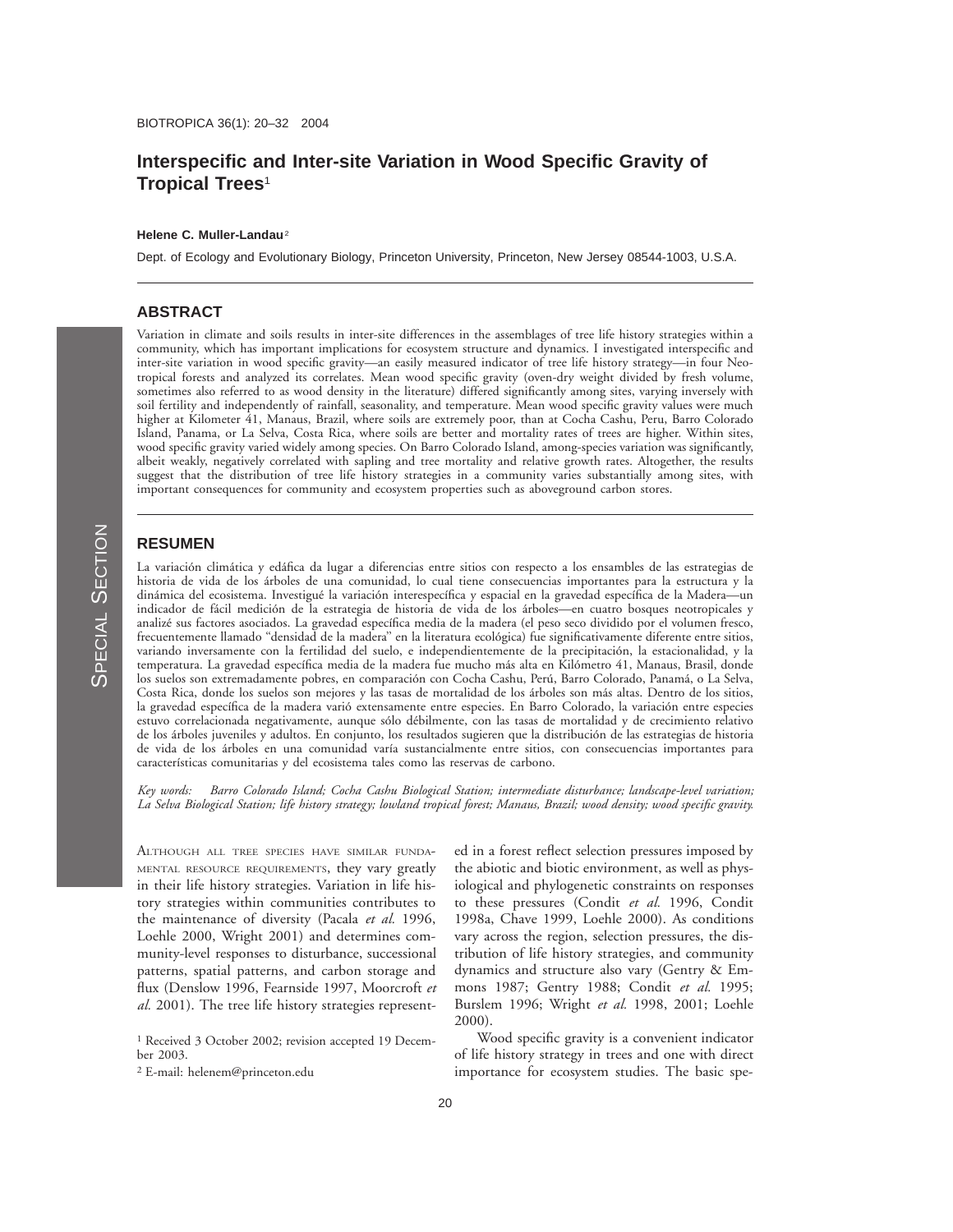cific gravity of wood is defined as oven-dry mass divided by the mass of water displaced when green and is thus unit-less (Panshin & de Zeeuw 1980). In the literature, oven-dry mass divided by green volume in parallel SI units (*e.g.*, g and cm<sup>3</sup>; numerically identical to wood specific gravity), is often referred to as wood density (Lawton 1984, Reyes *et al.* 1992, Brown 1997, Turner 2001). Wood specific gravity is highly correlated with the density of carbon per unit volume and is thus of direct applied importance for estimating ecosystem carbon storage and fluxes (Brown 1997, Fearnside 1997, Nelson *et al.* 1999, Baker *et al.* in press). Wood specific gravity is also positively associated with successional position and thereby with species' positions along the continuum from fast-growing, short-lived pioneer species to slow-growing, longlived climax species (Saldarriaga *et al.* 1988; Swaine & Whitmore 1988; Wiemann & Williamson 1988, 1989a). Low specific gravity woods have lower construction costs, and thus growth rates are inversely correlated with wood specific gravity among tropical tree species (Favrichon 1994, Suzuki 1999). Higher wood specific gravity is thought to confer a survival advantage, reducing the probability of physical damage (Putz *et al.* 1983, Zimmerman *et al.* 1994) and possibly fungal infection (Turner 2001).

The distribution of tree life history strategies in general and of wood specific gravities in particular within a tropical tree community is theoretically expected to vary among sites depending on disturbance regime, climate, and soil fertility. High disturbance rates and high turnover rates are expected to favor faster-growing r-selected species (Connell 1978, Huston 1979), which have relatively low density woods (ter Steege & Hammond 1996). Low soil fertility slows tree growth and lengthens the time saplings are relatively vulnerable, and thus may favor better-surviving K-selected species, which have relatively high density woods. In addition, there may be a direct morphological link; wood specific gravity is higher in individual trees that are growing more slowly than it is in conspecific individuals that grow more quickly (Koubaa *et al.* 2000). Thus, we would expect higher wood densities on less fertile soils. Drier climates select for resistance to drought stress, including the ability of xylem to withstand implosion by negative pressure, which has been shown to be positively correlated with wood specific gravity (Barajas-Morales 1985, Hacke & Sperry 2001, Hacke *et al.* 2001).

Given its basic and applied importance, the relative dearth of knowledge concerning patterns of wood specific gravity variation among tropical tree species and sites is surprising. Overall, few studies have actually examined how wood specific gravity varies with other life history traits (Turner 2001, Wright *et al.* 2003), and the few studies of intersite variation have come to contradictory conclusions (Wiemann & Williamson 1989a, ter Steege & Hammond 2001, Wiemann & Williamson 2002). In this study, I used two different approaches to investigate differences among four Neotropical forests in the distributions of wood specific gravity values, specifically testing hypothesized relationships of mean wood specific gravity with climate, soil fertility, and disturbance. At the site where abundant species-level data are available (Barro Colorado Island, Panama), I also examined the correlations of wood specific gravity with tree and sapling growth and mortality rates among species to establish the degree to which it can serve as an indicator trait and to what extent wood specific gravity and other life history traits form part of an integrated strategy.

# **METHODS**

STUDY SITES. The four sites included in this study are La Selva Biological Station in Costa Rica, Barro Colorado Island in Panama, Cocha Cashu Biological Station in Peru, and Kilometer 41 in Manaus, Brazil (Gentry 1990, Powers 2004). La Selva (LS) is essentially "everwet," with an average annual precipitation of 4000 mm and only one month in which precipitation dips below 100 mm (McDade *et al.* 1994). The other sites are seasonally wet; Barro Colorado Island (BCI), Cocha Cashu (CC), and Kilometer 41 (KM41) have four-, three- and two-month dry seasons, respectively, with annual precipitation of 2640 (Paton 2001), 2330 (M. Silman, pers. comm.), and 2620 mm (A. de Oliveira, pers. comm.). The mean annual temperature at Cocha Cashu is 23°C (Miles Silman, pers. comm.), whereas the mean at the other three sites is  $26^{\circ}$ C (McDade *et al.* 1994, Paton 2001). Soil fertility at these sites declines in the order  $LS > BCI > CC$ k KM41 (Powers 2004; Powers & Lerdau, pers. comm.).

TREE DATA. At each site, I examined the distribution of wood specific gravities among dicot species both within small samples using a design that was precisely matched across sites and within large but unmatched samples using preexisting research plots. The small, systematic samples encompassed all trees over 30 cm in diameter in six 20  $\times$  70 m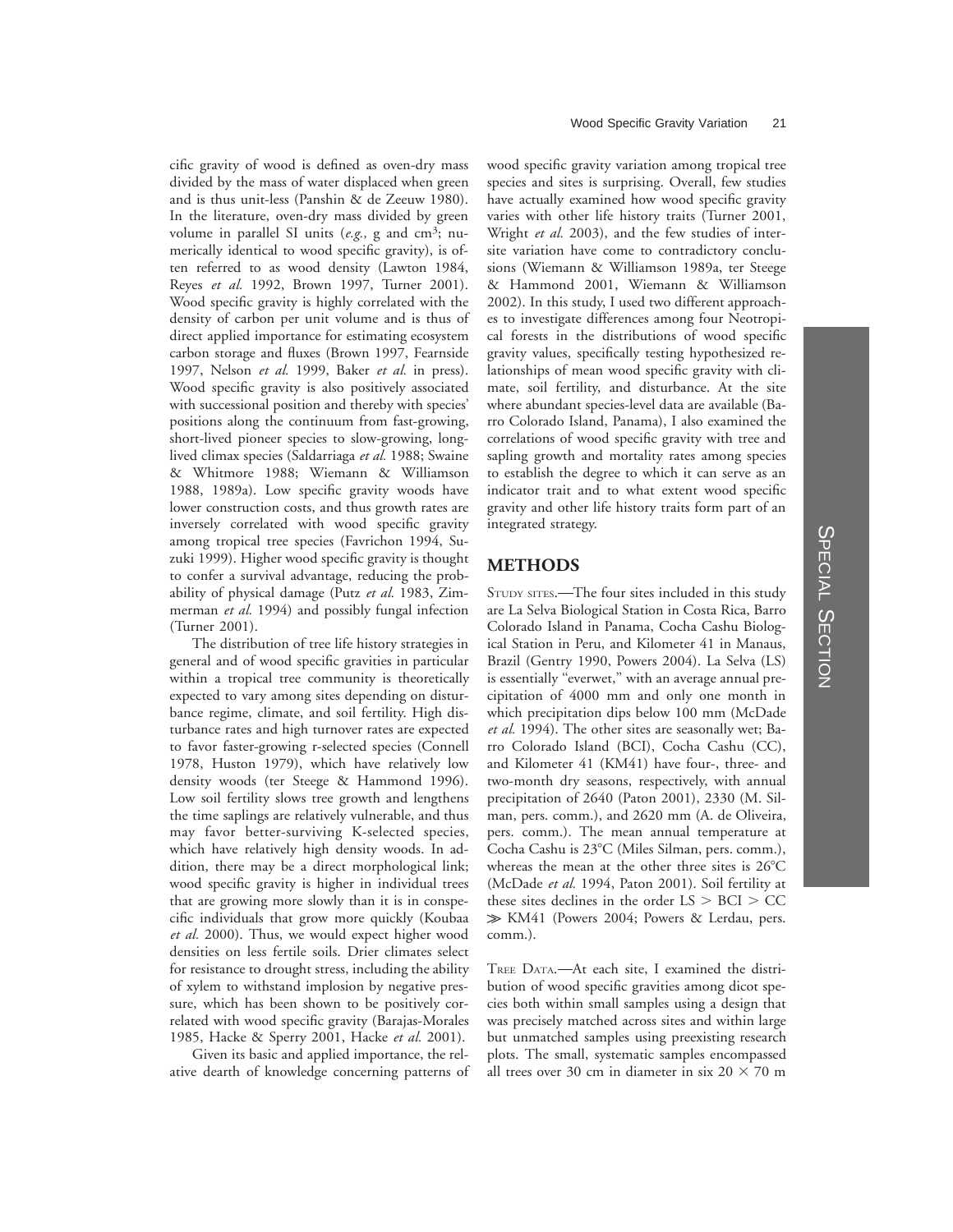transects censused in fall 2001 as part of a larger collaborative effort (DeWalt & Chave 2004). At each site, the six transects were distributed evenly among two soil types to provide an intra-site habitat contrast (Powers 2004) and were located within mature forest with mean canopy heights above 15 m, avoiding obvious canopy gaps, swamps, and steep slopes.

The larger, unmatched samples included all trees greater than 10 cm in diameter in larger permanent plots totaling between 3 and 50 ha per site. At La Selva, species abundances, basal area, and volume abundances were from the Carbono plots (Deborah Clark and David Clark, pers. comm.): 18 0.5 ha plots, 6 each on relatively fertile Inceptisols on flat old alluvial terraces, relatively infertile Ultisols on ridgetops, and Ultisols on steep slopes (Clark & Clark 2000). On Barro Colorado Island, species abundances, basal areas, and volumes were from the Forest Dynamics Plot, a 50 ha plot in the center of the island (Hubbell & Foster 1983, Hubbell *et al.* 1995, Condit 1998b). This plot was located on mostly well drained upland soils, and consisted mostly of gentle slopes and a high and low plateau (Harms *et al.* 2001). For Cocha Cashu, species abundances (John Terborgh, pers. comm.) were from two 2 ha upland forest plots and five floodplain forest plots, one of 2.25 ha and the others of 2 ha (Terborgh *et al.* 1996). At KM41, species abundances were from three 1 ha upland plots (Alexander de Oliveira, pers. comm.); descriptions of the plots and species lists are given in de Oliveira and Mori (1999).

WOOD SPECIFIC GRAVITY VALUES.-For analyses of wood specific gravity variation within and among sites, each tree in the transect and each species in the large plots was assigned a wood specific gravity value. For trees in the transects, I measured wood specific gravity on wood samples taken from the trees themselves whenever possible (most trees at CC and KM41) and used these values. If no treespecific values were available (all trees at LS and BCI), I used the mean of values I measured on conspecific trees at the same site when available. In cases in which I took no wood samples from a tree or its conspecifics, I used the average species-specific wood specific gravity reported in the literature. If no tree- or species-specific values were available, the tree was omitted from the analyses. For trees in the large plots, species-specific literature values were used when available, and the averages of my measurements on conspecifics were used when no literature values were available. I tested a variety of other methods for assigning wood specific gravity values to both transects and large plots (*e.g.,* only literature values; literature values when available, otherwise my measurements; my measurements when available, otherwise literature values), and found that all results reported here are qualitatively insensitive to the manner in which values were assigned.

For my measurements of wood specific gravity, I sampled trees with a 5.15 mm diameter increment borer to obtain cores 10–40 cm long, taken perpendicularly to the bark at between 1 and 1.3 m height. To reduce the risk of subsequent infection or infestation of the tree via the resulting holes, the holes were immediately filled with a fungicidal paste containing 3 percent TCMTB or (2 benzothiazolythio)methyl thiocyanate (Agrofixer, distributed by Indagro, S. A., Costa Rica). Cores in most cases were divided into two or more sections, with divisions perpendicular to the bark (when there were clearly visible changes in wood color or texture along the core, divisions were placed to minimize variation within each section). I cut the ends of each core section perpendicularly to the sides, measured its length, and calculated fresh volume by multiplying the length by the cross-sectional area. Samples were oven-dried at 50 to  $70^{\circ}$ C (70° in LS, 50° on BCI, 60–70° in Peru, and 65° in Brazil) in air-conditioned rooms (except at LS) to constant weight (36 hours or more), and oven-dry weights were measured to 0.001 g. I then multiplied oven-dry weights by a correction factor to account for the difference in water content at these drying temperatures and calculated humidities compared with the standard drying temperature of  $105^{\circ}$ C (Appendix A). Wood specific gravity of each core section was calculated simply as corrected oven-dry weight in grams divided by fresh volume in cubic centimeters. I calculated a single value of wood specific gravity for each sampled tree by taking a weighted average of the values measured from different parts of the core, weighting the individual wood specific gravity values by the cross-sectional area of the trunk that they represented. Where replicate cores were taken from the same tree, the values calculated from each core were averaged.

I also searched the literature for values of wood specific gravity for all tree species in the study (Ovington & Olson 1970; Sawyer & Lindsey 1971; Van der Slooten *et al.* 1971; Loureiro & Braga Lisboa 1979; Chudnoff 1980; Gazel 1983; Vink 1983; Augspurger 1984; Barajas-Morales 1987; Wiemann & Williamson 1989a, b; Chichig-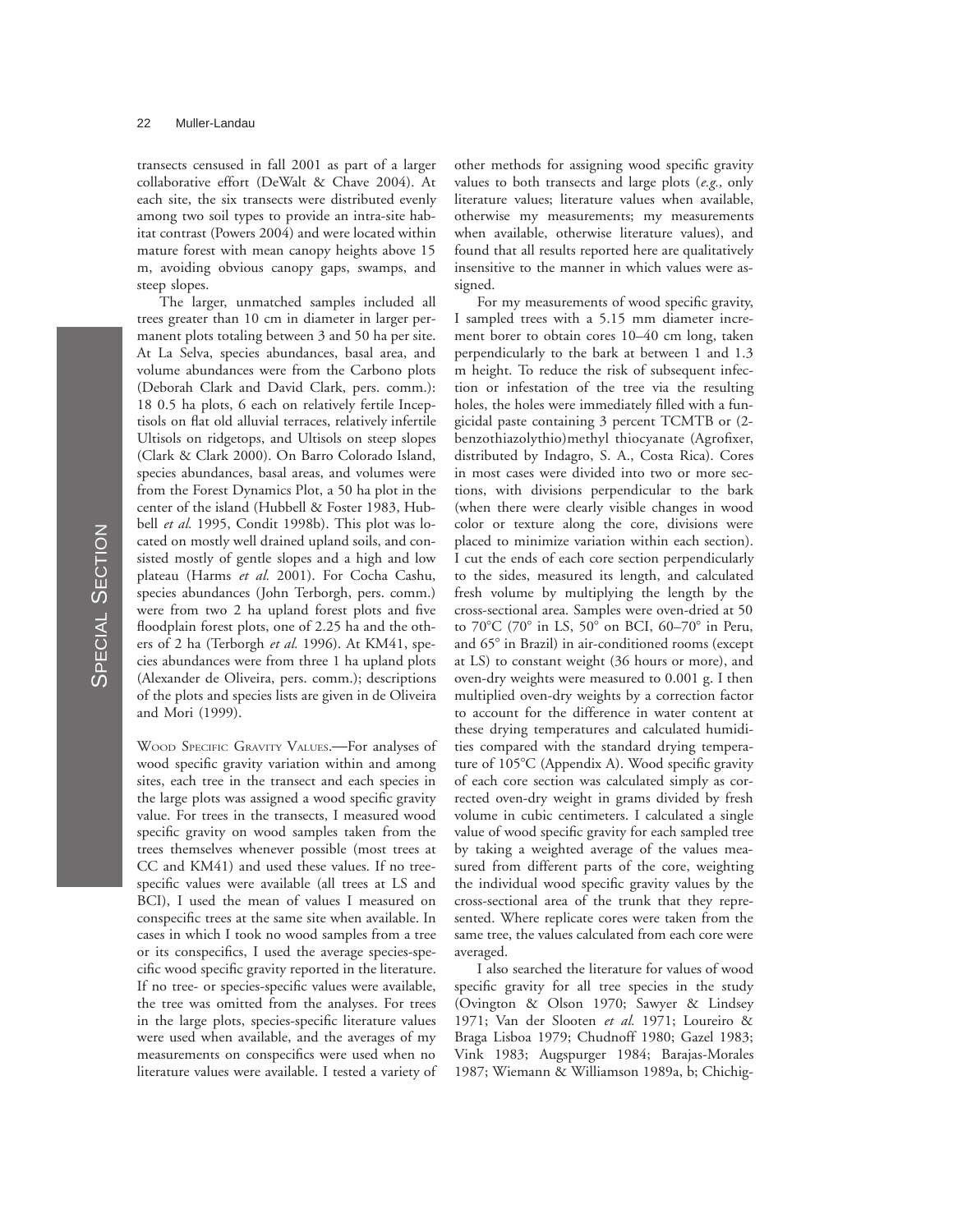noud *et al.* 1990; INPA 1991; Lorenzi 1992; Malavassi 1992; Favrichon 1994, 1995; King 1996; Brown 1997; Fearnside 1997; Parolin & Worbes 2000; ter Steege & Hammond 2001). Literature values given as wood density at 12 percent moisture content (*WD*<sub>12</sub>) were converted to basic wood specific gravity values (*SGbasic*) using the equation  $SG_{basic} = 0.861$  *WD*<sub>12</sub>, based on 463 values from Sallenave (1971).

ASSESSING WOOD SPECIFIC GRAVITY MEASUREMENT METHODS.-Several aspects of the measurement methods differed substantially from standard methods (Forest Products Laboratory 1999), and thus, I compared my specific gravity measurements with literature values for conspecifics and tested various aspects of my methods. With standard methods, wood samples are typically larger than what can be obtained with a 5 mm increment borer (which has the potential to compress wood); samples are most often taken as a cross-section of the whole tree rather than only outer sapwood (wood specific gravity can change with depth within the tree; Wiemann & Williamson 1989a, b); volume of cores is measured by water displacement rather than dimensional measurements; and oven-drying is usually done at  $102-105^{\circ}$ C. I chose to use nonstandard methods in order to allow for rapid, nondestructive sampling of trees in remote sites having minimal local facilities.

I used Pearson correlations and model 2 linear regressions to compare my measured specific gravity values with literature values when both were available. Model 2 regression was appropriate because there is variation within both literature values and my measurements. Because wood density varies within species among sites, among trees, and even within trees, perfect agreement was not expected. I thus conducted regressions and correlations of specific gravity values from each literature source and the average of the remaining sources to assess the typical level of agreement among different sources.

WOOD SPECIFIC GRAVITY VARIATION WITHIN AND AMONG SITES.<sup>--</sup>For each site, I calculated summary statistics (means, standard deviations, minima, and maxima) for the distribution of tree wood specific gravity values in the transects and (separately) in the large plots. Means and standard deviations were calculated by species in as many as four ways: either unweighted or weighted, with weighting by the abundance of trees, basal area, or estimated wood volume. Basal area was calculated as pi times the

radius squared, usually measured at 1.3 m height. Wood volume was estimated as basal area times estimated height, H, where height was estimated from diameter using a regression equation fitted to BCI data for 1000 trees (Chave *et al.* 2003):  $H =$ 41.7 \*  $[1 - \exp(-0.058 \cdot D^{0.748})]$ . I used oneway analyses of variance (ANOVAs) to test for differences in means among sites and nested ANOVAs to test for differences between soil types within sites for the small plot data set. I performed Bartlett's test for homogeneity of variances on unweighted means only.

RELATIONSHIP BETWEEN WOOD SPECIFIC GRAVITY AND DEMOGRAPHIC RATES. - For BCI, I analyzed the relationship of wood specific gravity to growth and mortality rates across dicot species. I calculated growth and mortality rates from 50 ha plot data for 1990 and 1995 censuses (Hubbell *et al.* 1995) for two size classes: "trees" from 10 to 200 cm diameter and ''saplings'' from 1 to 5 cm diameter (excluding shrub and treelet species that may reproduce in this size class). Growth rate here is the mean relative growth rate of individuals on the 50 ha plot between 1990 and 1995, calculated as the difference in the logarithms of the diameters of the1990 and 1995 censuses, divided by the time interval. Mortality rate is the instantaneous mortality rate on the 50 ha plot between 1990 and 1995, calculated as the log of the number of individuals in 1995 minus the log of the number of individuals in 1990, divided by the time interval. All individuals were included in mortality rate calculations. For growth rate calculations, individuals with multiple stems, major stem breaks, irregular stems, and buttresses were excluded because they compromise the accuracy of the diameter measurements in capturing relative growth rate; individuals with large negative growth  $(>2$  cm) were also excluded. After excluding species with small sample sizes ( $<$ 20 individuals for growth or  $<$ 50 for mortality), I performed linear regressions on log transformed data to assess the correlations of species' wood specific gravity with their average growth and mortality rates. I also performed regressions in which growth and mortality points were weighted by the number of individuals they represented; in this case, all species were included.

All analyses were performed using the statistical package R 1.7.1 (Venables *et al.* 2002).

# **RESULTS**

ASSESSMENT OF THE WOOD SPECIFIC GRAVITY MEA-SUREMENT METHODS. There were 90 species for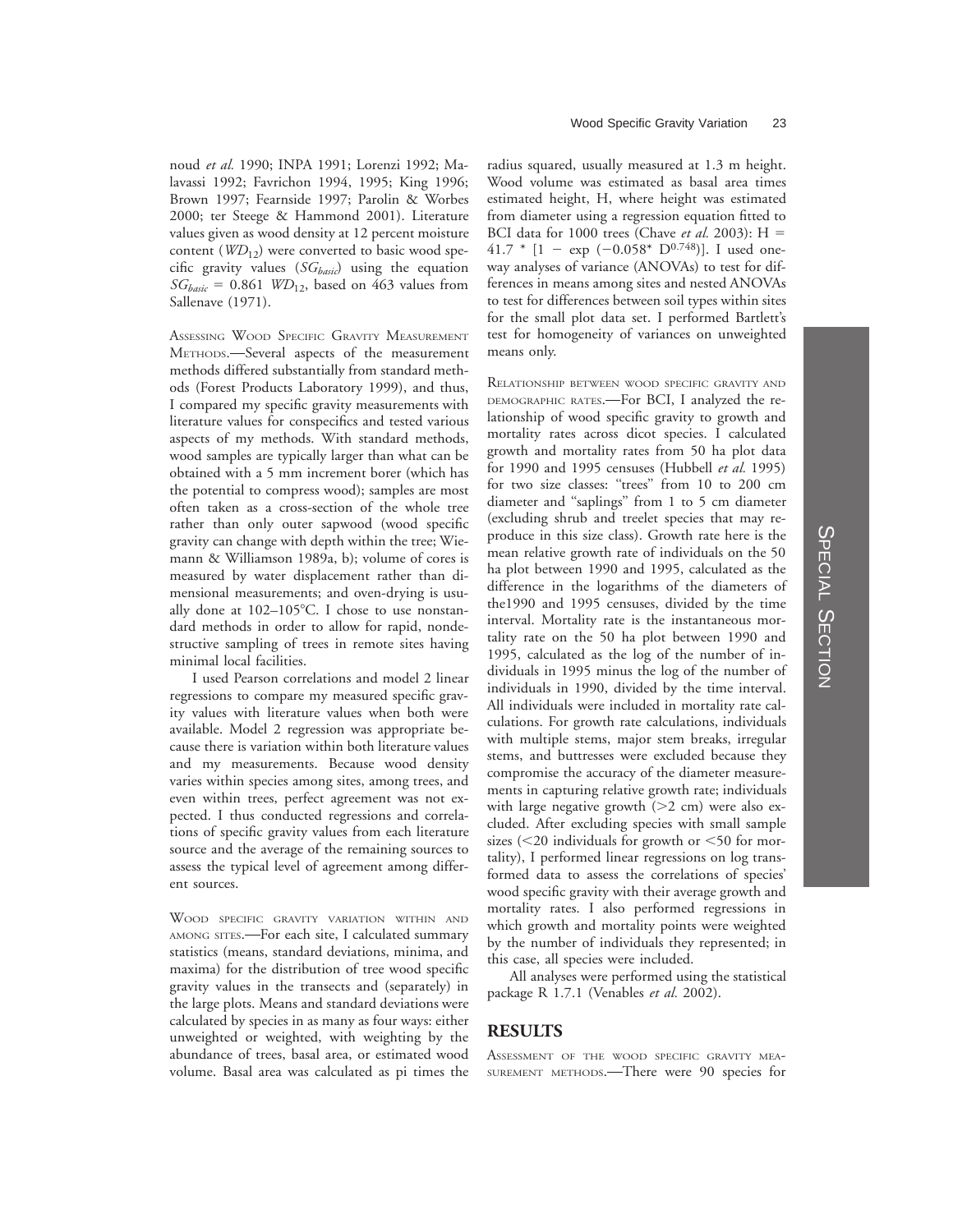which I had both literature values of wood specific gravity and my own measurements. The correlation between the two was 0.82; the model 2 regression slope was 1.01 and the intercept was 0.0042. These values are not significantly different  $(P > 0.10)$ from the averages of comparisons of any given literature source with the average of all other sources. The correlations averaged 0.87, with a model 2 regression slope of 1.004 and an intercept of 0.0047. Thus, it appears that my measurements showed a trend towards higher variance than literature values, but were unbiased.

AMONG-SITE VARIATION. The mean wood specific gravities in both the transect and large plot data sets varied significantly among sites for all weightings of species. (For the transects,  $F_{3, 166} = 30.0$ , 43.0, 26.6, and 23.5 for unweighted, tree-weighted, basal area-weighted, and volume-weighted means, respectively, with  $P < 0.0001$  in all cases. For the large plots,  $F_{3, 458} = 27.7$  and 9.55 for unweighted and tree-weighted means, respectively; again with  $P < 0.0001$  in all cases.) This variation was due mostly to the significantly higher wood specific gravities at KM41 (Table 1). Bonferronicorrected post hoc tests consistently found that means at KM41 were significantly higher than those at every other site. In the transect data sets, CC was also significantly different (higher) than LS among all weighted means, and significantly different (higher) than BCI for basal area- and volume-weighted means. In the large plot datasets, no other differences were significant. Bartlett's test found no significant differences among sites in the variance of wood specific gravity among species in either the transect or large plot data  $(K = 2.24$  and 1.19, respectively;  $P > 0.10$  in both cases). Within sites, there was no significant effect of soil fertility on mean wood specific gravities of any kind.

CORRELATES OF AMONG-SPECIES VARIATION. Wood specific gravity was significantly correlated with sapling relative growth rate  $(N = 80, r = -0.50,$  $P < 0.001$ ) and sapling mortality ( $N = 58$ ,  $r =$  $-0.44$ ,  $P = 0.007$ ) on Barro Colorado Island (Fig. 2A, C), although the proportion of the amongspecies variance in these demographic characters explained by wood specific gravity in a log–log regression remained relatively low. Wood specific gravity was also more weakly related with adult growth ( $N = 65$ ,  $r = -0.34$ ,  $P = 0.006$ ) and adult mortality ( $N = 51$ ,  $r = -0.28$ ,  $P = 0.04$ ; Figure 2B, D). In the weighted regressions incorporating all species, results were generally qualitatively sim-

|                                | wood specific gravity values were<br>number of species is the number |                                    | TABLE 1. Summary statistics of wood specific gravity values for trees over 30 cm in diameter on the transects censueed in 2001 (a) and trees over 10 cm in diameter in the permanent<br>available and thus included in the calculations; in the case of species and trees, the total number found on the plots is given. The total<br>large plots (b) at each site. SD is the standard deviation. The numbers in parentheses are the percentage of species, trees, basal area, and volume, respectively, for which<br>of identified species plus an estimate of the number of distinct species among the remaining unidentified morphospecies. |                               |                               |
|--------------------------------|----------------------------------------------------------------------|------------------------------------|------------------------------------------------------------------------------------------------------------------------------------------------------------------------------------------------------------------------------------------------------------------------------------------------------------------------------------------------------------------------------------------------------------------------------------------------------------------------------------------------------------------------------------------------------------------------------------------------------------------------------------------------|-------------------------------|-------------------------------|
|                                | Site                                                                 | La Selva                           | Barro Colorado Island                                                                                                                                                                                                                                                                                                                                                                                                                                                                                                                                                                                                                          | Cocha Cashu                   | Kilometer 41                  |
| a) Transects                   |                                                                      |                                    |                                                                                                                                                                                                                                                                                                                                                                                                                                                                                                                                                                                                                                                |                               |                               |
| Minimum-Maximum                |                                                                      | $0.27 - 0.74$                      | $0.28 - 0.84$                                                                                                                                                                                                                                                                                                                                                                                                                                                                                                                                                                                                                                  | $0.36 - 0.94$                 | $0.39 - 1.05$                 |
| Species-level $\bar{x} \pm SD$ |                                                                      | $0.48 \pm 0.14$ (70% of 23)        | $0.52 \pm 0.16$ (74% of 35)                                                                                                                                                                                                                                                                                                                                                                                                                                                                                                                                                                                                                    | $0.61 \pm 0.14$ (98% of 49)   | $0.75 \pm 0.13$ (98% of 82)   |
| Free-level $\bar{x} \pm SD$    |                                                                      | $0.46 \pm 0.09$ (90% of 68)        | $0.52 \pm 0.15$ (85% of 67)                                                                                                                                                                                                                                                                                                                                                                                                                                                                                                                                                                                                                    | $0.59 \pm 0.14$ (99% of 82)   | $0.74 \pm 0.12$ (98% of 112)  |
| BA-weighted $\bar{x} \pm$ SD   |                                                                      | $0.47 \pm 0.09$ (88%)              | $0.51 \pm 0.16$ (89%)                                                                                                                                                                                                                                                                                                                                                                                                                                                                                                                                                                                                                          | $0.61 \pm 0.15$ (99%)         | $0.73 \pm 0.13$ (99%)         |
|                                | $\sqrt{\text{olume}-weighted}$ $\bar{x} \pm \text{SD}$               | $(87\%)$<br>0.47                   | $0.51 \pm 0.16$ (90%)                                                                                                                                                                                                                                                                                                                                                                                                                                                                                                                                                                                                                          | $0.61 \pm 0.15$ (99%)         | $0.72 \pm 0.14$ (99%)         |
| (b) Plots                      |                                                                      |                                    |                                                                                                                                                                                                                                                                                                                                                                                                                                                                                                                                                                                                                                                |                               |                               |
| Minimum-Maximum                |                                                                      | $0.25 - 1.11$                      | $0.12 - 0.92$                                                                                                                                                                                                                                                                                                                                                                                                                                                                                                                                                                                                                                  | $0.27 - 0.91$                 | $0.33 - 1.08$                 |
| Species-level $\bar{x} \pm$ SD |                                                                      | $0.56 \pm 0.17$ (34% of 211)       | $0.54 \pm 0.17$ (53% of 226)                                                                                                                                                                                                                                                                                                                                                                                                                                                                                                                                                                                                                   | $0.56 \pm 0.16$ (40% of 249)  | $0.70 \pm 0.17$ (35% of 492)  |
| [ree-level $\bar{x} \pm SD$    |                                                                      | $0.53 \pm 0.11$ (47% of 4290)      | $0.54 \pm 0.13$ (76% of 21,455)                                                                                                                                                                                                                                                                                                                                                                                                                                                                                                                                                                                                                | $0.53 \pm 0.14$ (44% of 6378) | $0.71 \pm 0.16$ (21% of 3832) |
| BA-weighted $\bar{x} \pm$ SD   |                                                                      | $0.54 \pm 0.11$ (70%)              | $0.50 \pm 0.16(85\%)$                                                                                                                                                                                                                                                                                                                                                                                                                                                                                                                                                                                                                          |                               |                               |
|                                | Volume-weighted $\bar{x} \pm$ SD                                     | $\frac{1}{2}$ = 0.11 (72%)<br>0.54 | $0.48 \pm 0.16$ (86%)                                                                                                                                                                                                                                                                                                                                                                                                                                                                                                                                                                                                                          |                               |                               |
|                                |                                                                      |                                    |                                                                                                                                                                                                                                                                                                                                                                                                                                                                                                                                                                                                                                                |                               |                               |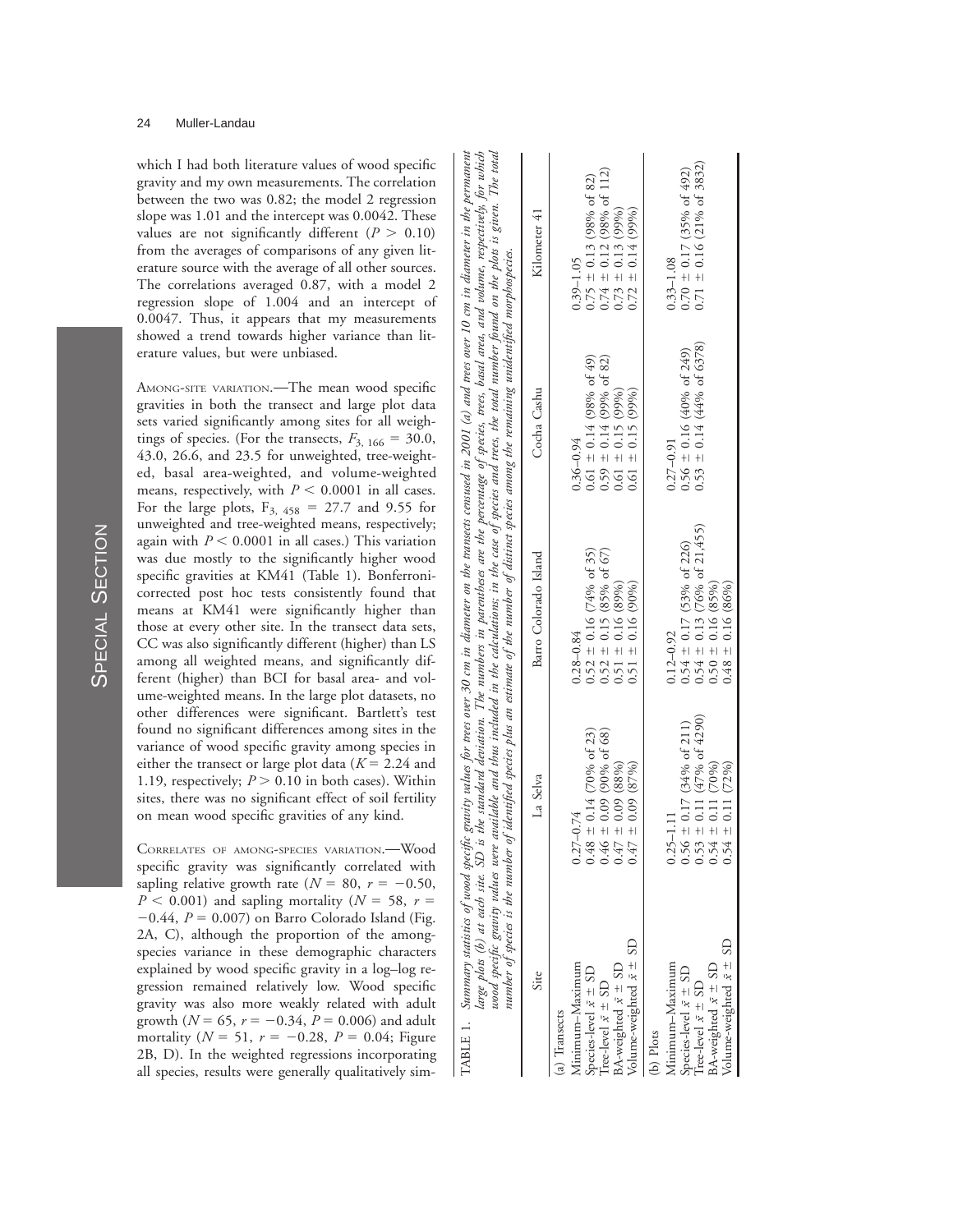

FIGURE 1. Wood specific gravity values of trees compared among sites in both the transect and large plot data sets. Heavy vertical lines indicate the means.

ilar, albeit weaker, among saplings (sapling RGR: *r*  $= -0.15$ ,  $P \ge 0.10$ ; sapling mortality:  $r = -0.38$ ,  $P = 0.003$ ; adult RGR:  $r = -0.32$ ,  $P = 0.008$ ; adult mortality:  $r = -0.30, P = 0.03$ .

## **DISCUSSION**

WOOD SPECIFIC GRAVITY SAMPLING METHODS.—The rapid, low-impact, low-tech sampling protocol used in the transects produced estimates of wood specific gravity values that tended towards higher errors than the standard protocol, but were unbiased. None of the results reported here were sensitive to

the additional variation potentially introduced by the measured values. Thus, this protocol may prove useful in further studies in which an approximate estimate of wood specific gravity is needed and destructive sampling is not possible or when appropriate equipment (high-temperature drying ovens and high-precision balances) is not available at the field site.

The site-specific means and variances of wood specific gravity were somewhat different depending on how species were weighted (Table 1), reflecting different average abundances and tree sizes of species having different wood specific gravity. There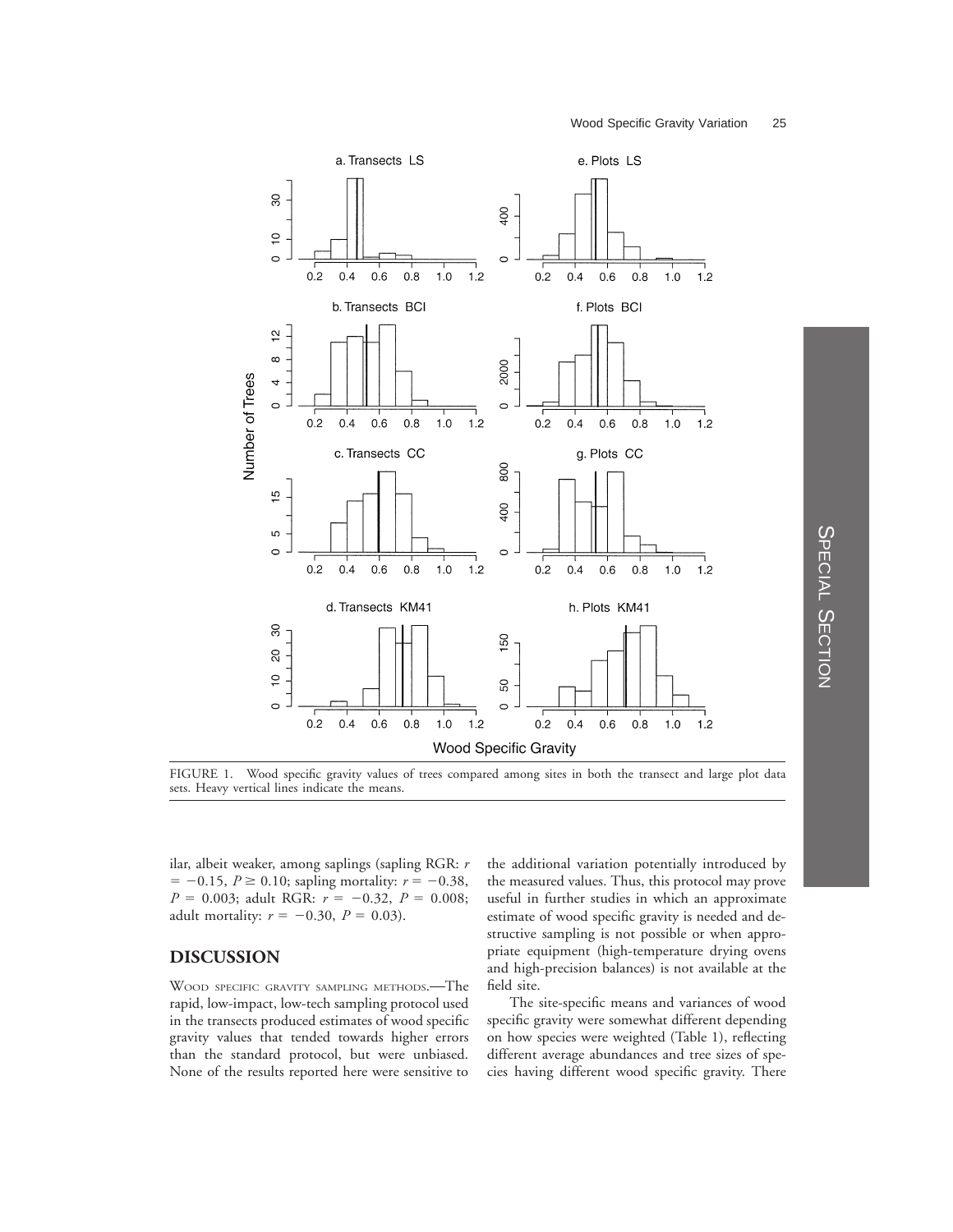

FIGURE 2. Relationship of wood specific gravity to sapling (1–10 cm DBH) and tree (>10 cm DBH) growth and mortality between 1990 and 1995 in the Forest Dynamics Plot on Barro Colorado Island. Species were included in the growth rate analyses only if 20 or more individuals could be used, and in the mortality rate analyses only if 50 or more individuals could be used. For sapling analyses, species that become reproductive below 5 cm DBH were also excluded.

was no significant relationship between wood specific gravity and abundance at any site; however, there were opposing trends, which were reflected in the differences between unweighted and treelevel means; more abundant species tended to have lower specific gravities at LS and CC, somewhat higher values at KM41, and similar values on BCI. On BCI, wood specific gravity was negatively related with total basal area among species (Table 1; results not shown). Baker *et al.* (in press) found similar differences within Amazonia; in eastern Amazonia, larger trees had relatively higher wood specific gravity than the community as a whole, while in northwestern Amazonia, they had relatively lower wood specific gravity. Different means are most appropriate for different questions; *e.g.,* for biomass calculations, site mean wood specific gravity values should ideally be weighted by wood volume. Results here suggest that for some sites, unweighted species means alone will prove a poor approximation of other means and should be used with caution.

Finally, and perhaps most importantly, mean wood specific gravity values at some sites were significantly impacted by the choice of which species to include. Comparisons of plots within sites showed that plot location appears to have a small effect (results not shown), although within-site soil fertility differences did not explain variation within the more systematically placed transects. Because sample sizes in the transects were small, our estimates of means there were also expected to show relatively high variation around the true mean, potentially contributing further to differences from large plot means. Further, the avoidance of gaps in placing the transects was expected to produce a slight upward bias in wood specific gravities there relative to the large plots, although no such difference was consistently observed. In part, the differences between the transects and large plots may also reflect biases in which species are included in literature studies of wood specific gravity (for most species in large plots, only literature values were available).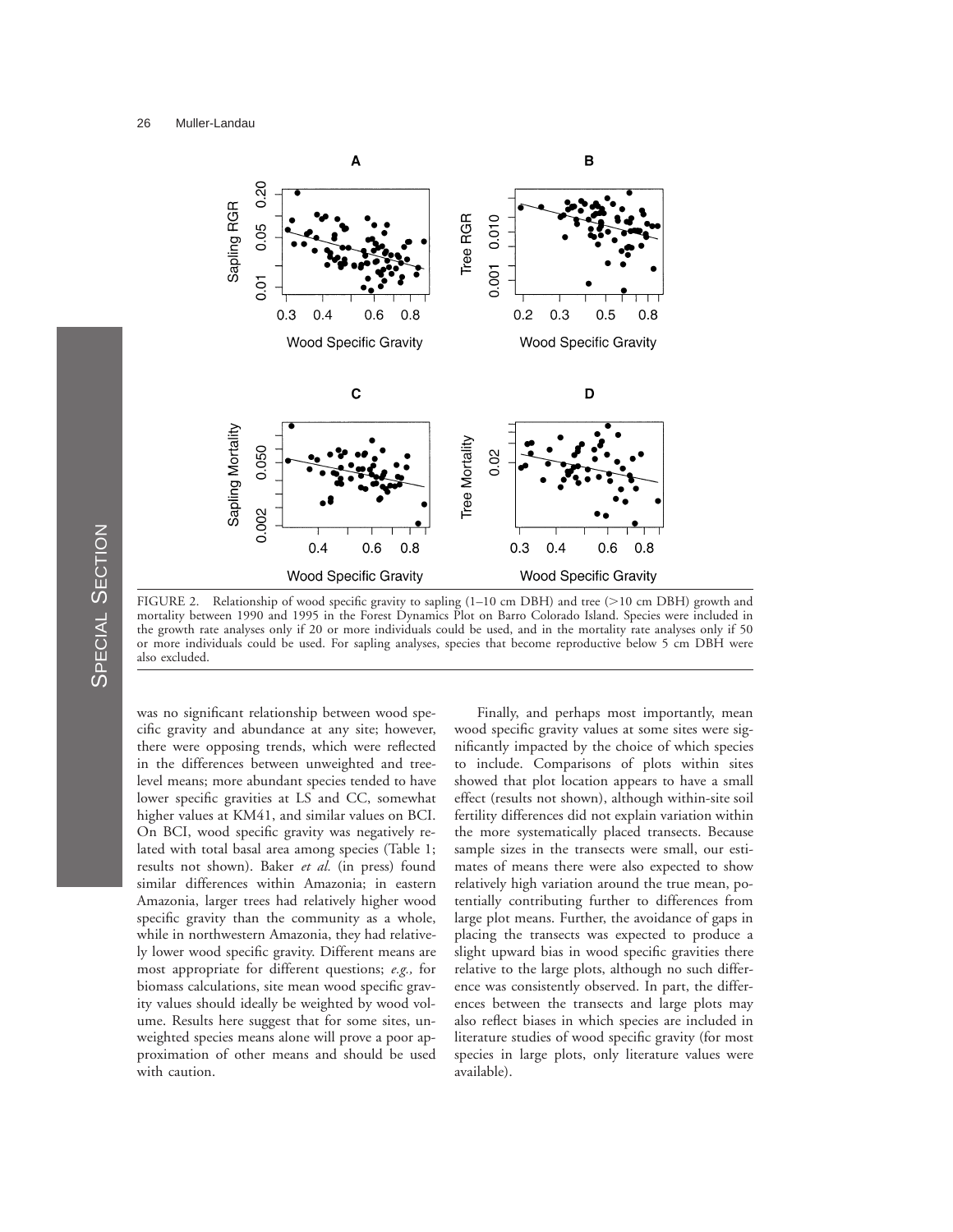Wood Specific Gravity Variation 27

Both of the methods of obtaining site-specific means of wood specific gravity values employed in this study had problems. The transect samples were very small, and relied in many case on crude measurements of wood specific gravity. On the other hand, wood specific gravity values were available for over 70 percent of species and over 85 percent of trees, basal area, and wood volume at each site in these samples; and the transect design was consistent at all sites. In contrast, the large plot data sets provided larger samples of trees and species; however, plot sizes and locations varied by site, and wood specific gravity values were available for as little as 36 percent of the species and 22 percent of the trees. The concordance of results obtained using these two disparate approaches having complementary faults provides stronger support for the observed among-site differences than either approach alone would provide.

VARIATION IN WOOD SPECIFIC GRAVITY AMONG SITES AND ITS CORRELATES. Mean wood densities varied strongly among sites, due mostly to the much higher values at KM41. The ranking of mean wood specific gravity among sites was consistent with soil fertility and total adult mortality (which is directly related to gap formation rates), but not with rainfall, seasonality, or mean temperature. KM41 was the only site with geologically old, mineralized soils and thus had much lower soil fertility than the Central American and Peruvian sites, which had overlapping measurement values (Powers & Lerdau, pers. comm.). Similarly, adult tree mortality rates were much lower at KM41 (1.2%) than at the other three sites, which all had similar values: 2.03% at  $LS > 1.98$ % at  $BCI > 1.95$ % at  $CC >$ 1.2% at KM41 (Gentry 1990, Leigh 1999, J. Terborgh, pers. comm.). Thus, the results can be considered to support either or both the hypotheses that disturbance rates or soil fertility drive community-level patterns in wood specific gravity. Differences in adult tree mortality rates may be a consequence rather than a cause of differences in wood specific gravity, reflecting higher mortality rates of low specific gravity species (Fig. 2) rather than higher external disturbance forcing.

The few previous studies examining variation in mean wood specific gravity relative to soil fertility and disturbance over multiple sites have come to conflicting conclusions. In one study in the Peruvian Amazon, Woodcock (2000) found differences in mean wood specific gravity between stands of different successional stage, but not among different soil types. In perhaps the best study of landscape variation in wood specific gravity to date, ter Steege and Hammond (2001) found that variation in tree-weighted mean wood specific gravity among 72 plots in Guyana was unrelated to soil fertility but was related to diversity; the more diverse forests in south Guyana had lower average wood specific gravity as well as lower average seed mass. Because small seed size and low wood specific gravity are characteristics of superior colonizers, they concluded that these forests had higher disturbance rates and that the higher disturbance led to higher diversity (intermediate disturbance hypothesis) as well as lower community average wood specific gravity. As ter Steege and Hammond (1996) showed in a simulation study, higher disturbance rates disproportionately limited recruitment of slower-growing, and thus denser-wooded, species. Unfortunately, there are no independent data on disturbance rates for the study locations to verify the hypothesis that differences in disturbance explain the variation in diversity and wood specific gravity. Overall, the results of ter Steege and Hammond (2001) are exactly opposite to those found in the present study, in which wood specific gravity was higher in sites with lower soil fertility, lower disturbance rates, and higher diversity. This may reflect differences in the spatial scale of sampling. In a study of 56 plots ranging in size from 0.4 to 9 ha, Baker *et al.* (in press) found significantly higher wood densities in southern and eastern Amazonia than in northwestern Amazonia, and related this to changes in generic composition; however, they did not investigate relationships with any environmental factors. Additional work is clearly needed to determine what patterns prevail at which scales.

The accumulating evidence suggests that within the tropics, seasonality and rainfall do not explain large-scale regional variation in wood specific gravity. It had been suggested that the degree of seasonality and the magnitude of resulting drought stress may affect wood densities because of the link between wood specific gravity and xylem structure. Narrower vessels have lower conductances, but a greater number of vessels may provide insurance against catastrophic xylem disfunction—specifically, embolism. Barajas-Morales (1985, 1987) found that trees of a deciduous forest at Chamela, Mexico, had shorter and narrower vessel elements, greater vessel wall thickness, shorter fibers and rays, greater abundance of fibers and rays, and also higher wood specific gravity than trees of the wet forest at Los Tuxtlas, Mexico. In the current study, however, the least seasonal site with highest rainfall (La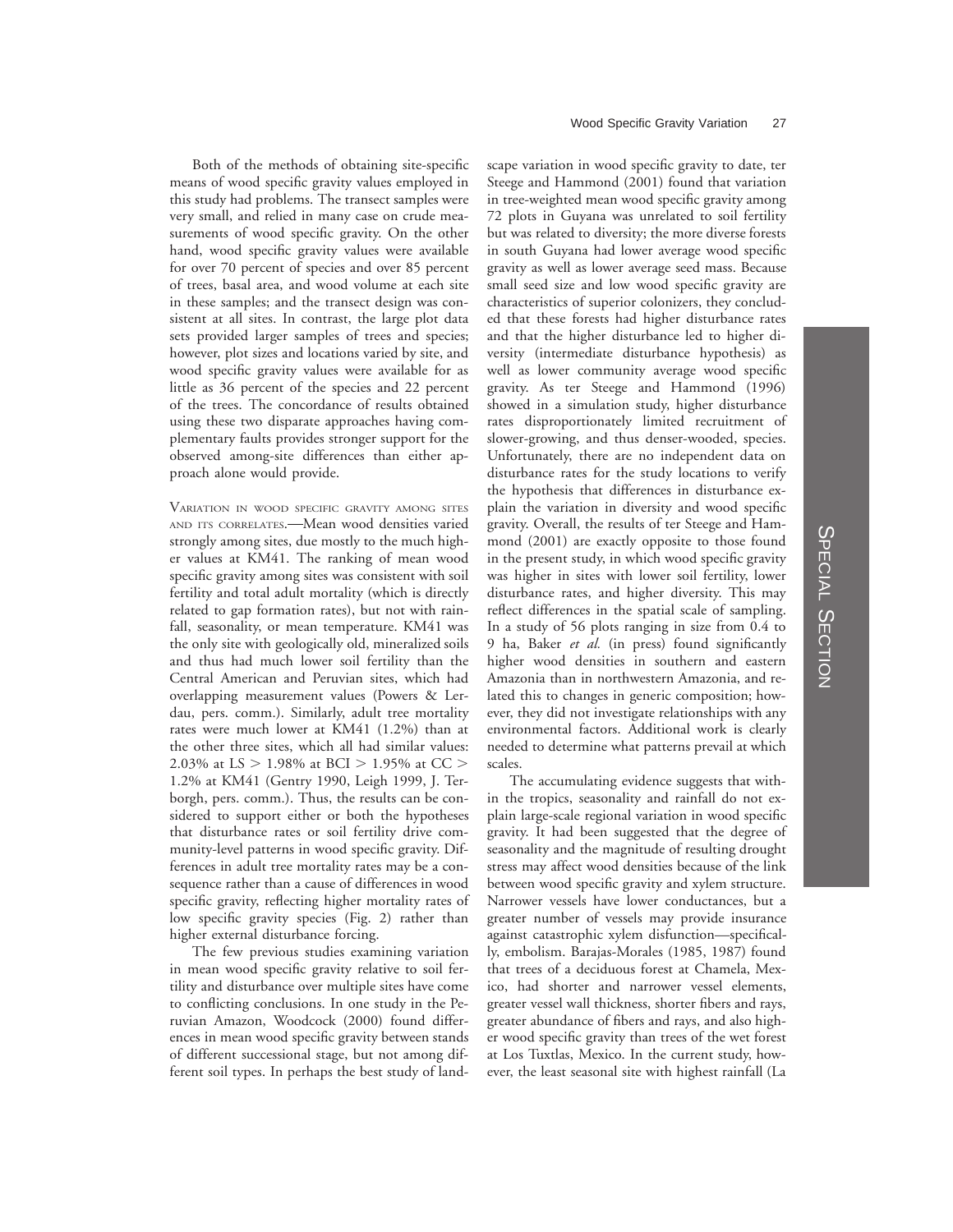Selva) and the most seasonal site (BCI) had the lowest wood densities, whereas the highest wood densities were at a site with intermediate seasonality (KM41), where rainfall was very similar to two of the other sites (BCI and Cocha Cashu). Ter Steege and Hammond (2001) found no association between tree-level mean wood specific gravity and rainfall among 72 sites in Guyana. Ter Steege and Hammond (2001) also pointed out that there was no evidence for higher community average wood specific gravity in deciduous versus evergreen forests in Brazil (Fearnside 1997). Williamson (1984) also found no differences in the distribution of wood densities between wetter and drier sites in Costa Rica. In contrast, Wiemann and Williamson (2002) found that species-level mean wood specific gravity did vary with mean annual precipitation among eight tropical sites.

Differences in results among studies may be explained in part by differences in how mean wood specific gravity was calculated. Some studies averaged simply by species (*e.g.,* Wiemann & Williamson 2002), while others weighted by abundances, effectively averaging over trees (*e.g.,* ter Steege & Hammond 2001). Further, some studies excluded high proportions of trees or species for lack of specific gravity data.

VARIATION IN WOOD SPECIFIC GRAVITY AMONG SPECIES AND ITS CORRELATES.-Variation in wood specific gravity among species within sites was greater than variation among sites. This variation was significantly associated with demographic traits that reflect species life histories—specifically, growth and mortality—among BCI tree species (Wright *et al.* 2003). In combination, this suggests that wood specific gravity is associated with life history, and that the arrays of life history strategies selected in different sites are overlapping, but not identical.

Demographic traits such as growth and mortality are imperfect indicators of life history strategy since they are greatly influenced by resource levels, which vary stochastically among individuals and systematically among species (Wright *et al.* 2003). Saplings of pioneer species are much less likely to be located in the shaded understory than are saplings of climax species (Welden *et al.* 1991). Thus, the higher average growth of the pioneers in part reflects better conditions for growth, while the higher mortality occurs despite better conditions. Better indicators of life history strategy are the growth and mortality rates under constant conditions, which can be estimated from data on resource availability and growth for multiple individuals (Pacala *et al.* 1994, Kobe *et al.* 1995). Unfortunately, few such data are available for the vast majority of tropical tree species.

Phylogenetic relationships may confound associations of wood specific gravity with other traits among species. Silvicultural studies have shown that there is genetic variation in wood specific gravity, and indeed, that most variation in wood specific gravity is genetic (*e.g.,* Yang *et al.* 2001). Wood specific gravity appears to be quite conserved (D. Ackerly, pers. comm.) and is highly consistent within genera (Baker *et al.* in press). Future studies should quantify this conservatism and take phylogenetic relationships into account using analyses of independent contrasts (Felsenstein 1985, Harvey & Pagel 1991).

CONCLUSIONS. - These results show that wood specific gravity is correlated with other aspects of tree life history strategy among species and varies significantly among wet tropical forests. Among the four Neotropical sites examined here, increases in wood specific gravity were associated with decreases in soil fertility and tree mortality rates. Overall, however, there are no clear explanations for differences in wood specific gravity among sites, and it seems likely that different factors may act at different scales. This inter-site variation will strongly affect biomass estimation at the sites (DeWalt & Chave 2004). Although wood specific gravity has attracted relatively little attention from ecologists to date, extensive data have been collected by government agencies and nongovernmental organizations in many countries for more than a century as part of applied surveys of wood properties. These data represent an untapped resource for ecological studies of among-species and among-site variation in wood specific gravity and its correlation with species' life history strategies and site characteristics.

### **ACKNOWLEDGMENTS**

I gratefully acknowledge the support of the Mellon Foundation in funding the Advanced Comparative Neotropical Ecology course on which this research was conducted, and my participation in the course, through grants to the Organization for Tropical Studies and to S. Levin. The transects in which I sampled were a collaborative effort with J. Chave, A. de Oliveira, S. DeWalt, R. Montgomery, J. Powers, K. Harms, and G. Weiblen, with additional assistance in botanical identification provided by O. Vargas, O. Calderón, and P. Nuñez. J. Chave and T. Baker contributed to assembling the database of literature values for wood specific gravity. S. Hubbell, R. Foster,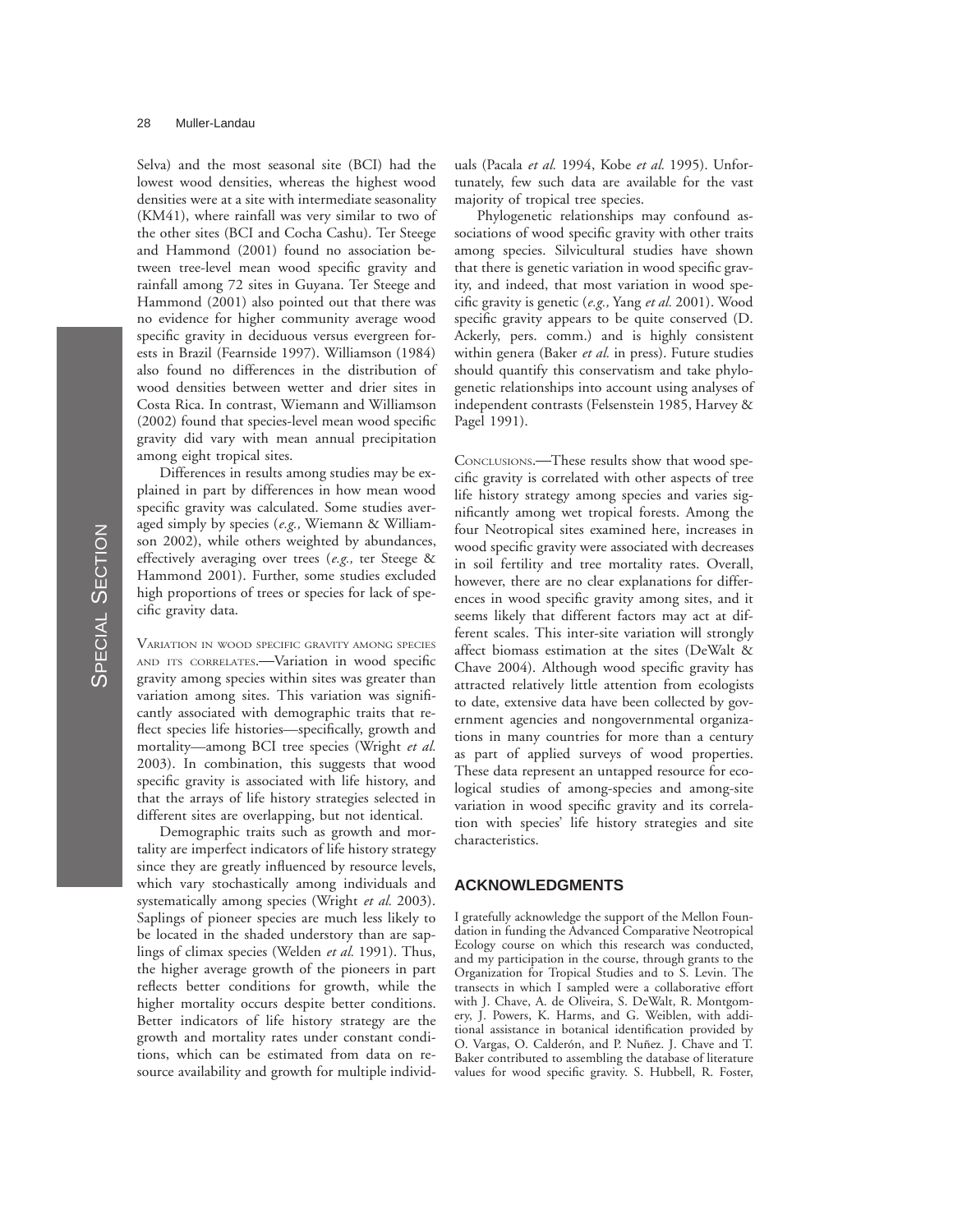and R. Condit provided data from the BCI Forest Dynamics Plot, which was made possible through the support of the U.S. National Science Foundation, the John D. and Catherine T. MacArthur Foundation, and the Smithsonian Tropical Research Institute; Deborah and David Clark provided data from the LS Carbono plots, which were made possible through the support of the National Science Foundation (grant DEB-9629245) and the Andrew W. Mellon Foundation; J. Terborgh provided data from the CC plots and A. de Oliveira provided data

from the K41 plots. Finally, I thank R. Grau, M. Gutierrez, D. A. Clark, D. B. Clark, E. Deinert, H. Paz, L. Poorter, and S. J. Wright for useful suggestions, and D. Altshuler, R. L. Chazdon, D. King, G. Orians, M. Wiemann, B. Williamson, and D. Woodcock for helpful comments on the manuscript. This manuscript was completed while I was a Postdoctoral Associate at the National Center for Ecological Analysis and Synthesis, a center funded by NSF (Grant #DEB-0072909), the University of California, and the Santa Barbara campus.

### **LITERATURE CITED**

- AUGSPURGER, C. K. 1984. Light requirements of Neotropical tree seedlings: A comparative study of growth and survival. J. Ecol. 72: 777–795.
- BAKER, T. R., Y. MALHI, O. L. PHILLIPS, S. ALMEIDA, L. ARROYO, A. DIFIORE, T. J. KILLEEN, S. G. LAURANCE, W. F. LAURANCE, S. L. LEWIS, J. LLOYD, A. MONTEAGUDO, D. A. NEILL, S. PATIÑO, N. C. A. PITMAN, J. N. M. SILVA, AND R. V. MARTÍNEZ. 2004. Variation in wood density determines spatial patterns in Amazonian forest biomass. Global Change Biol. In press.
- BARAJAS-MORALES, J. 1985. Wood structural differences between trees of two tropical forests in Mexico. IAWA Bulletin 6: 355–364.
	- ———. 1987. Wood specific gravity in species from two tropical forests in Mexico. IAWA Bull. 8: 143–148.
- BROWN, S. 1997. Estimating biomass and biomass change of tropical forests: A primer. FAO forestry paper. FAO, Rome, Italy.
- BURSLEM, D. F. R. P. 1996. Differential responses to nutrients, shade and drought among tree seedlings of lowland tropical forest in Singapore. *In* M. D. Swaine (ed.) The ecology of tropical forest tree seedlings, pp. 211–244. Parthenon Publishing Group, Carnforth, England.
- CHAVE, J. 1999. Study of structural, successional and spatial patterns in tropical rain forests using TROLL, a spatially explicit forest model. Ecol. Model. 124: 233–254.

———, R. CONDIT, S. LAO, J. P. CASPERSEN, R. B. FOSTER, AND S. P. HUBBELL. 2003. Spatial and temporal variation of biomass in a tropical forest: Results from a large census plot in Panama. Journal of Ecology 91: 240–252.

- CHICHIGNOUD, M., G. DE´ON, P. DE´TIENNE, B. PARANT, AND P. VANTGOMME. 1990. Atlas de Maderas Tropicales de América Latina. Centre Technique Forestier Tropical (CTFT) and Organización Internacional de las Maderas Tropicales (OIMT), Nogeont-Sur-Marne CEDEX, Yokohama, Japan.
- CHUDNOFF, M. 1980. Tropical timbers of the world. USDA Forest Service, Madison, Wisconsin.

CLARK, D. B., AND D. A. CLARK. 2000. Landscape-scale variation in forest structure and biomass in a tropical rain forest. For. Ecol. Manage. 137: 185–198.

- CONDIT, R. 1998a. Ecological implications of changes in drought patterns: Shifts in forest composition in Panama. Clim. Change 39: 413–427.
	- -. 1998b. Tropical forest census plots. Springer–Verlag, Berlin, Germany.
	- ———, S. P. HUBBELL, AND R. B. FOSTER. 1995. Mortality rates of 205 Neotropical tree and shrub species and the impact of a severe drought. Ecol. Monog. 65: 419–439.
		- ———, ———, AND ———. 1996. Assessing the response of plant functional types to climatic change in tropical forests. J. Veg. Sci. 7: 405–416.

CONNELL, J. H. 1978. Diversity in tropical rain forests and coral reefs. Science 199: 1302–1310.

- DENSLOW, J. S. 1996. Functional group diversity and responses to disturbance. *In* G. H. Orians, R. Dirzo, and J. H. Cushman (Eds.). Biodiversity and ecosystem processes in tropical forests, pp. 127–151. Springer–Verlag, Berlin, Germany.
- DE OLIVEIRA, A. A., AND S. A. MORI. 1999. A Central Amazonian *terra firme* forest. I. High tree species richness on poor soils. Biodiv. Conserv. 8: 1219–1244.
- DEWALT, S. J., AND J. CHAVE. 2004. Structure and biomass of four lowland Neotropical forests. Biotropica 36: 7–19. FAVRICHON, V. 1994. Classification des espèces arborées en groupes fontionnels en vue de la réalisation d'un modèle

de dynamique de peuplement en forêt Guyannaise. Rev. Ecol. Terre Vie 49: 379–402.

- ———. 1995. Modele matriciel deterministe en temps discret. Application a l'etude d'un peupleument forestier tropical humide. Ph.D. dissertation. Universite Claude Bernard, Lyon, France.
- FEARNSIDE, P. M. 1997. Wood density for estimating forest biomass in Brazilian Amazonia. For. Ecol. Manage. 90: 59–87.
- FELSENSTEIN, J. 1985. Phylogenies and the comparative method. Am. Nat. 125: 1–15.
- FOREST PRODUCTS LABORATORY. 1999. Wood handbook—Wood as an engineering material. Gen. Tech. Rep. FPL-GTR-113. USDA, Forest Service, Madison, Wisconsin.
- GAZEL, M. 1983. Croissance des arbres et productivite des peuplements en foret dense equatoriale de Guyane. Office National des Forets, Direction Regionale de Guyane.
- GENTRY, A. H. 1988. Changes in plant community diversity and floristic composition on environmental and geographical gradients. Ann. Mo. Bot. Gard. 75: 1–34.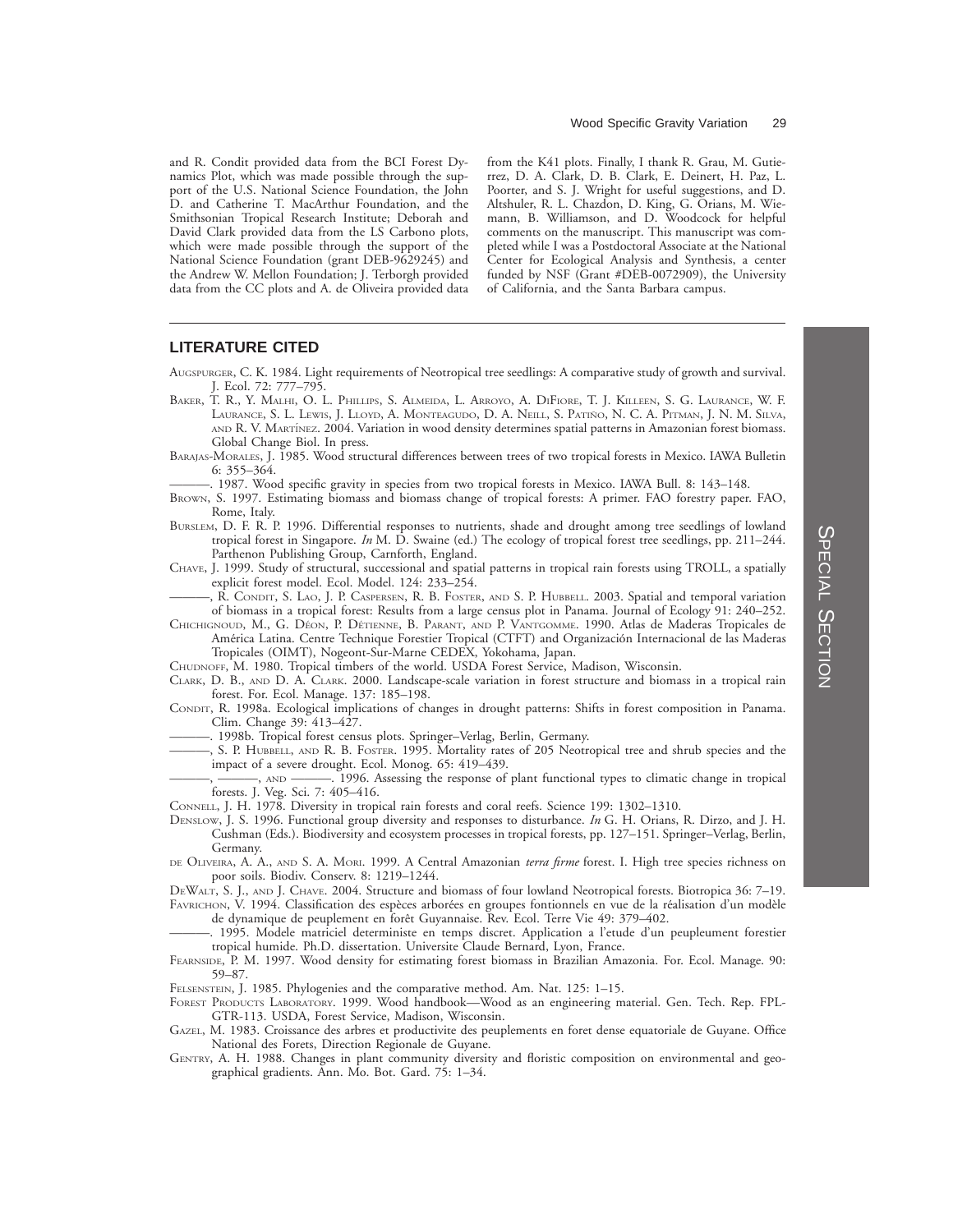———. (ED.). 1990. Four Neotropical rainforests. Yale University Press, New Haven, Connecticut.

- ———, AND L. H. EMMONS. 1987. Geographical variation in fertility, phenology, and composition of the understory of Neotropical forests. Biotropica 19: 216–227.
- HACKE, U. G., AND J. S. SPERRY. 2001. Functional and ecological xylem anatomy. Persp. Plant Ecol. Evol. Syst. 4: 97–115.

, W. T. POCKMAN, S. D. DAVIS, AND K. A. McCULLOH. 2001. Trends in wood density and structure are linked to prevention of xylem implosion by negative pressure. Oecologia 126: 457–461.

HARMS, K. E., R. CONDIT, S. P. HUBBELL, AND R. B. FOSTER. 2001. Habitat associations of trees and shrubs in a 50ha Neotropical forest plot. J. Ecol. 89: 947–959.

- HARVEY, P. H., AND M. D. PAGEL. 1991. The comparative method in evolutionary biology. Oxford University Press, Oxford, England.
- HUBBELL, S. P., AND R. B. FOSTER. 1983. Diversity of canopy trees in a Neotropical forest and implications for conservation. *In* S. L. Sutton, T. C. Whitmore, and A. C. Chadwick (eds.). Tropical rain forest: Ecology and management, pp. 25–41. Blackwell Scientific, Oxford, England.
	- ———, ———, R. CONDIT, S. LAO, AND R. PEREZ. 1995. Demographic tree data from the 50-ha Barro Colorado Island Forest Dynamics Plot, 1982–1999. CTFS Forest Dynamics Plot data series (CD-ROM). CTFS, Panama City, Republic of Panama.

HUSTON, M. 1979. A general hypothesis of species diversity. Am. Nat. 113: 83–101.

INPA. 1991. Catálogo de Madeiras de Amazônia. Coordenacão de Pesquisas em Produtos Florestais, Manaus, AM, Brasil.

KING, D. A. 1996. Allometry and life history of tropical trees. J. Trop. Ecol. 12: 25–44.

KOBE, R. K., S. W. PACALA, J. A. J. SILANDER, AND C. D. CANHAM. 1995. Juvenile tree survivorship as a component of shade tolerance. Ecol. Appl. 5: 517–532.

KOUBAA, A., S. Y. ZHANG, N. ISABEL, J. BEAULIEU, AND J. BOUSQUET. 2000. Phenotypic correlations between juvenile– mature wood density and growth in black spruce. Wood Fiber Sci. 32: 61–71.

LAWTON, R. O. 1984. Ecological constraints on wood density in a tropical montane rain-forest. Am. J. Bot. 71: 261– 267.

- LEIGH, E. G., JR. 1999. Tropical forest ecology: A view from Barro Colorado Island. Oxford University Press, Oxford, England.
- LOEHLE, C. 2000. Strategy space and the disturbance spectrum: A life-history model for tree species coexistence. Am. Nat. 156: 14–33.
- LORENZI, H. 1992. Arboles brasileires: Manual de identificação e cultivo de plantas arbóreas nativas do Brasil. Editora Platanum Ltda, Nova Odessa, SP, Brasil.
- LOUREIRO, A. A., AND P. L. BRAGA LISBOA. 1979. Madeiras do Município de Aripuana e suas utilidades (Mato Grosso). Acta Amaz. 9: 1–79.
- MALAVASSI, I. M. C. 1992. Maderas de Costa Rica: 150 Especies forestales. Editorial de la Universidad de Costa Rica, San José, Costa Rica.
- MCDADE, L. A., K. S. BAWA, H. A. HESPENHEIDE, AND G. S. HARTSHORN (EDS.). 1994. La Selva: Ecology and natural history of a Neotropical rain forest. University of Chicago Press, Chicago, Illinois.
- MOORCROFT, P. R., G. C. HURTT, AND S. W. PACALA. 2001. A method for scaling vegetation dynamics: The ecosystem demography model (ED). Ecol. Monogr. 71: 557–585.
- NELSON, B. W., R. C. G. MESQUITA, J. L. G. PEREIRA, S. GARCIA AQUINO DE SOUZA, G. TEIXEIRA BATISTA, AND L. BOVINO COUTO. 1999. Allometric regressions for improved estimate of secondary forest biomass in the Central Amazon. For. Ecol. Manage. 117: 149–167.
- OVINGTON, J. D., AND J. S. OLSON. 1970. Biomass and chemical content of El Verde lower montane rain forest plants. *In* H. T. Odum (Ed.). A tropical rain forest. 3. Section H-2. USAEC H-53-H-73, Springfield, Virginia.
- PACALA, S. W., C. D. CANHAM, J. SAPONARA, J. A. J. SILANDER, R. K. KOBE, AND E. RIBBENS. 1996. Forest models defined by field measurements: Estimation, error analysis and dynamics. Ecol Monogr. 66: 1–43. ———, ———, J. A. SILANDER, JR. AND R. K. KOBE. 1994. Sapling growth as a function of resources in a north
- temperate forest. Can. J. For. Res. 24: 2172–2183.

- PATON, S. 2001. 2000 meteorological and hydrological summary for Barro Colorado Island. Smithsonian Tropical Research Institute, Balboa, Panama.
- POWERS, J. S. 2004. New perspectives in comparative ecology of Neotropical forests. Biotropica 36: 2–6.
- PRICE, T. 1997. Correlated evolution and independent contrasts. Philosophic. Trans. R. Soc. Lond. B 352: 519–529.
- PUTZ, F. E., P. D. COLEY, K. LU, A. MONTALVO, AND A. AIELLO. 1983. Uprooting and snapping of trees-Structural determinants and ecological consequences. Can. J. For. Res. 13: 1011–1020.
- REYES, G., S. BROWN, J. CHAPMAN, AND A. E. LUGO. 1992. Wood densities of tropical tree species. Gen. Tech. Rep. SO-88. USDA Forest Service, Southern Forest Experiment Station, New Orleans, Louisiana.
- SALDARRIAGA, J. G., D. C. WEST, M. L. THARP, AND C. UHL. 1988. Long-term chronosequence of forest succession in the Upper Rio Negro of Colombia and Venezuela. J. Ecol. 76: 938–958.
- SALLENAVE, P. 1971. Proprietes Physiques et Mecaniques des Bois Tropicaux. CTFT, Nogent sur Marne, France.

PANSHIN, A. J., AND C. DE ZEEUW. 1980. Textbook of wood technology, 4th edition. McGraw–Hill, New York, New York.

PAROLIN, P., AND M. WORBES. 2000. Wood density of trees in black water floodplains of Rio Jaú National Park, Amazonia, Brazil. Acta Amaz. 30: 441–448.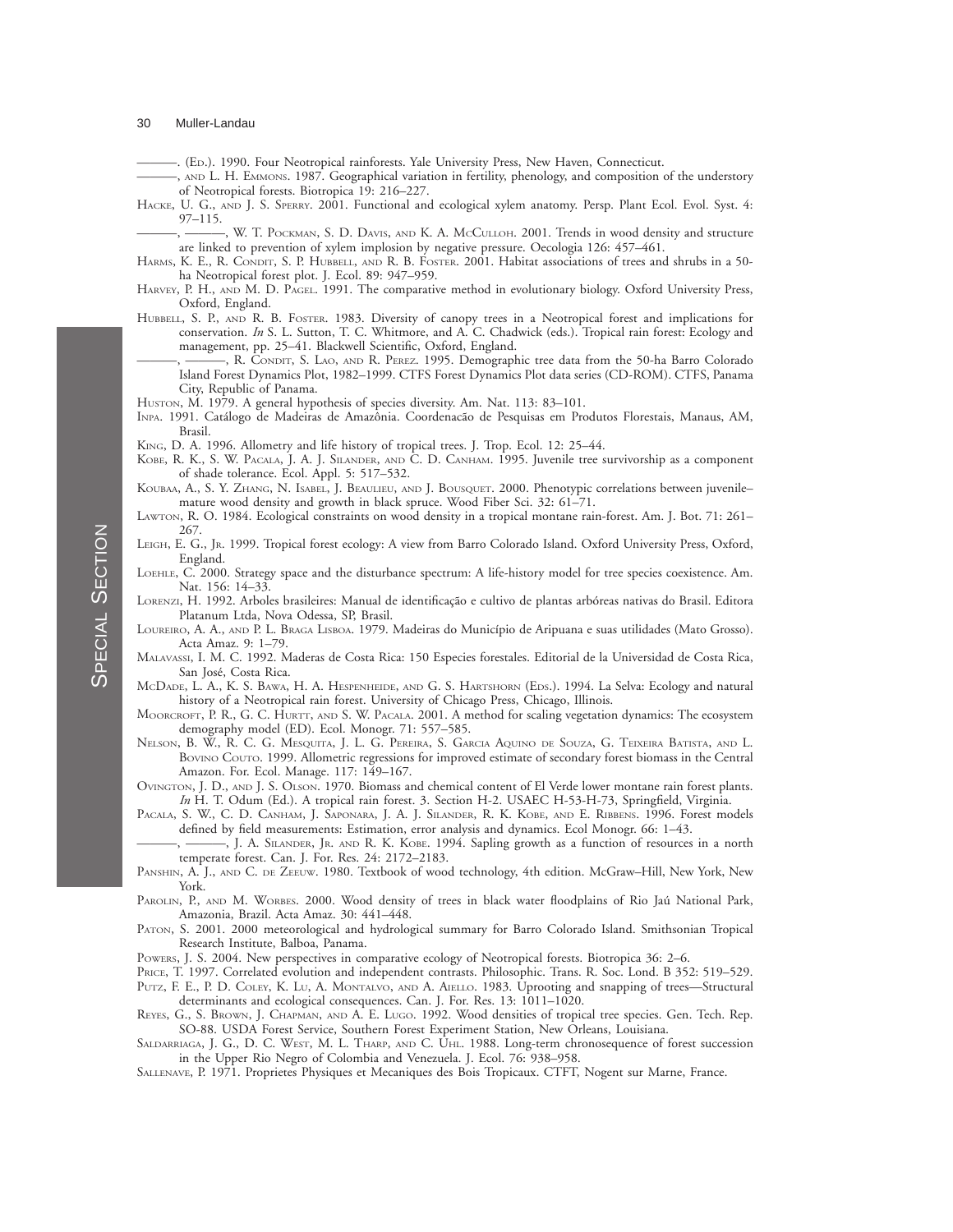SAWYER, J. O., AND A. A. LINDSEY. 1971. Vegetation of the life zones in Costa Rica. Indiana Academy of Science, Indianapolis, Indiana.

SWAINE, M. D., AND T. C. WHITMORE. 1988. On the definition of ecological species groups in tropical rain forests. Vegetatio 75: 81–86.

TERBORGH, J., R. B. FOSTER, AND P. NUNEZ V. 1996. Tropical tree communities: A test of the nonequilibrium hypothesis. Ecology 77: 561–567.

TER STEEGE, H., AND D. S. HAMMOND. 1996. Forest management in the Guianas: Ecological and evolutionary constraints on timber production. BOS Newslett. 15: 62–69.

———, AND ———. 2001. Character convergence, diversity, and disturbance in tropical rain forest in Guyana. Ecology 82: 3197–3212.

TURNER, I. M. 2001. The ecology of trees in the tropical rain forest. Cambridge University Press, Cambridge, England.

VAN DER SLOOTEN, H. J., H. G. RICHTER, J. E. AUNE, AND L. L. CORDERO. 1971. Inventariacion y demonstracionces forestales Panama: Propriedades y usos de ciento trece especies maderables de Panama. Informe tecnico 3, UNFAO: SF/PAN 6, Panama.

VENABLES, W. N., D. M. SMITH, AND THE R DEVELOPMENT CORE TEAM. 2002. An introduction to R, version 1.4.1. VINK, A. T. 1983. Surinam timbers, 5th edition. State Forest Industries Inc. (SURTIM), Paramaribo, Surinam.

WELDEN, C. W., S. W. HEWETT, S. P. HUBBELL, AND R. B. FOSTER. 1991. Sapling survival, growth, and recruitment: Relationship to canopy height in a Neotropical forest. Ecology 72: 35–50.

WIEMANN, M. C., AND G. B. WILLIAMSON. 1988. Extreme radial changes in wood specific gravity in some tropical pioneers. Wood Fiber Sci. 20: 344–349.

AND ———. 1989a. Radial gradients in the specific gravity of wood in some tropical and temperate trees. For. Sci. 35: 197–210.

———, AND ———. 2002. Geographic variation in wood specific gravity: Effects of latitude, temperature, and precipitation. Wood Fiber Sci. 34: 96–107.

WILLIAMSON, G. B. 1984. Gradients in wood specific gravity of trees. Bull. Torrey Bot. Club 111: 51–55.

- WOODCOCK, D. W. 2000. Wood specific gravity of trees and forest types in the southern Peruvian Amazon. Acta Amaz. 30: 589–599.
- WRIGHT, E. F., K. D. COATES, C. D. CANHAM, AND P. BARTEMUCCI. 1998. Species variability in growth response to light across climatic regions in northwestern British Columbia. Can. J. For. Res. 28: 871–886.

WRIGHT, I. J., P. B. REICH, AND M. WESTOBY. 2001. Strategy shifts in leaf physiology, structure and nutrient content between species of high- and low-rainfall and high- and low-nutrient habitats. Funct. Ecol. 15: 423–434.

WRIGHT, S. J. 2001. Plant diversity in tropical forests: A review of mechanisms of species coexistence. Oecologia 130:  $1 - 14$ .

———, H. C. MULLER-LANDAU, R. CONDIT, AND S. P. HUBBELL. 2003. Gap-dependent recruitment realized vital rates, and size distributions of tropical trees. Ecology 84: 3174–3185.

YANG, L. C., C. H. LEE, AND C. M. CHIU. 2001. Genetic variation of wood density in Luanta fir tested in central Taiwan. Wood Fiber Sci. 33: 486–491.

ZIMMERMAN, J. K., E. M. EVERHAM III, R. B. WAIDE, D. J. LODGE, C. M. TAYLOR, AND N. V. L. BROKAW. 1994. Responses of tree species to hurricane winds in subtropical wet forest in Puerto Rico: Implications for tropical tree life histories. J. Ecol. 82: 911–922.

# **APPENDIX A**

ADJUSTING OVEN-DRY WEIGHTS FOR OVEN TEMPERATURE AND HUMIDITY

The moisture content of wood in equilibrium varies with temperature and relative humidity. Because basic wood specific gravity values should be calculated using wood dried at temperatures of 100 to 105°C and my samples were dried at 50 to 70°C, my oven-dry weights were higher than those that would have been obtained at the standard temperature. I calculated correction factors to compensate for the difference in drying procedures.

First, I calculated the relative humidity inside the ovens at each site. I assumed that there was

some exchange of air between the oven interior and the room in which it was sitting, so that the absolute moisture content of the air was the same in both places. In air-conditioned rooms, I assumed the temperature was  $22^{\circ}$ C and the relative humidity 100 percent. At LS, where ovens are not in an air-conditioned space, I assumed the relative humidity was 93 percent and the ambient temperature  $26^{\circ}$ C (the annual mean). Given the oven temperatures of 70 $\degree$ C for LS, 50 $\degree$ C for BCI, and 65 $\degree$ C for CC and KM41, I calculated relative humidity values of 10, 22, and 11 percent, respectively. In contrast, the relative humidity of an oven at  $105^{\circ}$ C in a similarly air-conditioned room  $(22^{\circ}C$  and 100% RH) is just 2.2 percent, and ideally the rel-

SUZUKI, E. 1999. Diversity in specific gravity and water content of wood among Bornean tropical rainforest trees. Ecol. Res. 14: 211–224.

<sup>———,</sup> AND ———. 1989b. Wood specific gravity gradients in tropical dry and montane rain forest trees. Am. J. Bot. 76: 924–928.